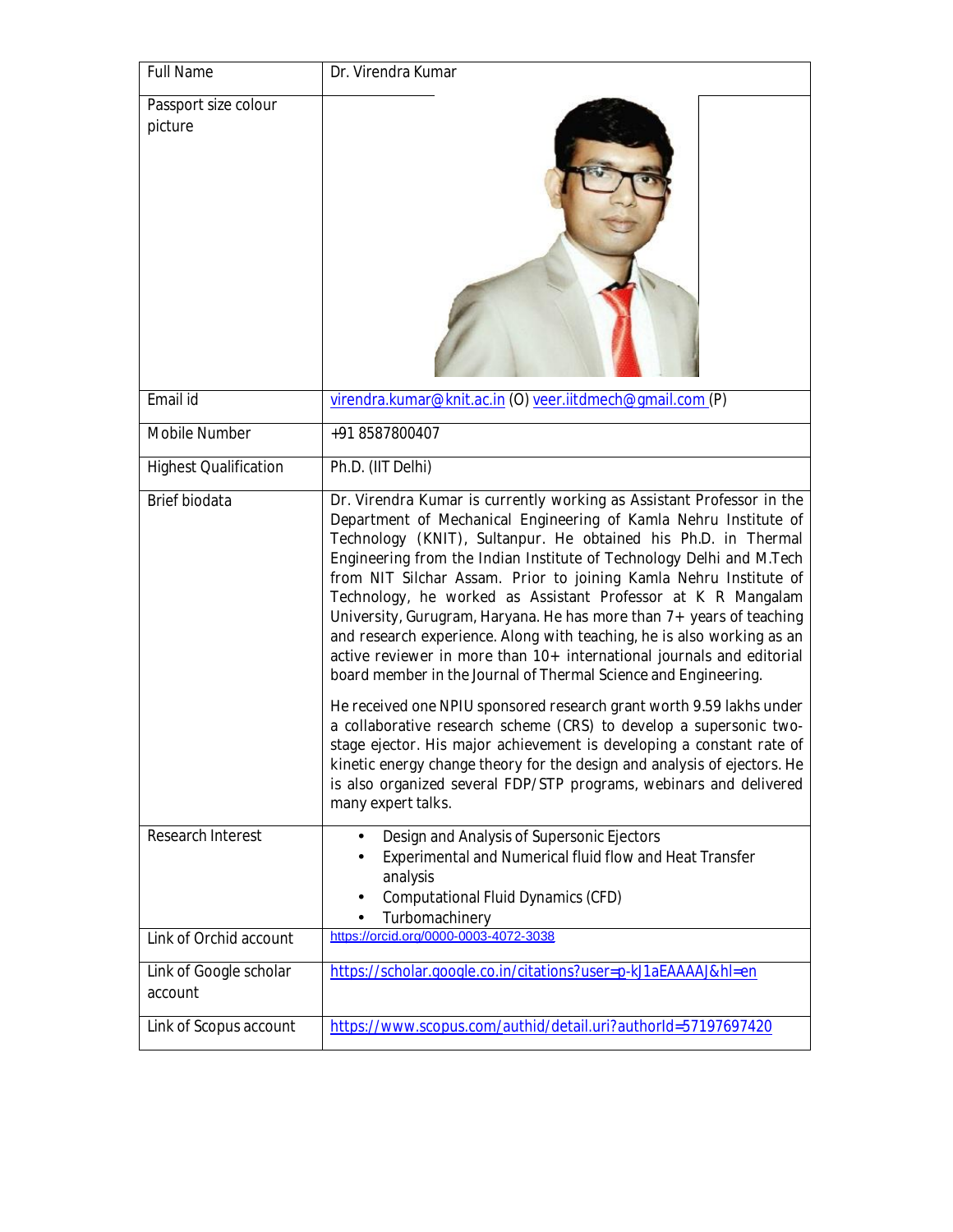| Link of research gate       | https://www.researchgate.net/profile/Virendra-Kumar-20                                                                                                    |     |
|-----------------------------|-----------------------------------------------------------------------------------------------------------------------------------------------------------|-----|
| account                     |                                                                                                                                                           |     |
| Researcher id               | J-4387-2019                                                                                                                                               |     |
| <b>List of Publications</b> | PUBLICATIONS IN JOURNALS                                                                                                                                  |     |
|                             | Virendra Kumar, Gaurav Singhal, PMV Subbarao "Realization of<br>1.                                                                                        |     |
|                             | novel constant rate of kinetic energy change (CRKEC) supersonic                                                                                           |     |
|                             | ejector" Energy 164 (2018): 694-706. [SCI, IF=6.082, ISSN= 0360-                                                                                          |     |
|                             | 5442, Elsevier].                                                                                                                                          |     |
|                             | Virendra Kumar, Gaurav Singhal, and P. M. V. Subbarao "Study of<br>2.                                                                                     |     |
|                             | supersonic flow in a constant rate of momentum change (CRMC)                                                                                              |     |
|                             | ejector with frictional effects" Applied Thermal Engineering 60.1                                                                                         |     |
|                             | (2013): 61-71. [SCIE, ISSN= 1359-4311, IF=4.725, Elsevier].                                                                                               |     |
|                             | Virendra Kumar, P.M.V. Subaarao, G. Singhal, "Effect of Nozzle<br>3.<br>Exit Position (NXP) on Variable Area Mixing Ejector" SN Applied                   |     |
|                             | Sciences, 1 (2019), 1473 (Scoups, ISSN=2523-3971, Springer                                                                                                |     |
|                             | Nature).                                                                                                                                                  |     |
|                             | Anil Kumar, Santosh Kumar, Nilay Krishna Mukhopadhyay, Anshul<br>4.                                                                                       |     |
|                             | Kumar, Jerzy Winczek<br>Yadav, Virendra<br>"Effect<br>of l                                                                                                | SiC |
|                             | Reinforcement on Wear Behaviour of AZ91 alloy Composites"                                                                                                 |     |
|                             | materials, 13 (2020) 1-13 [SCIE, IF=3.057, ISSN 1996-1944, MDPI]                                                                                          |     |
|                             | Lalta Prasad, Shiv Kumar, Raj Patel, Anshul Yadav, Virendra<br>5.<br>Kumar, Jerzy Winczek "Physical and Mechanical Behaviour of                           |     |
|                             | Sugarcane Bagasse Fibre-Reinforced Epoxy Bio-Composites"                                                                                                  |     |
|                             | materials, 13 (2020) 1-13 [SCIE, IF=3.057, ISSN 1996-1944, MDPI]                                                                                          |     |
|                             | Lalta Prasad, Aruna Saini, Virendra Kumar "Mechanical<br>6.                                                                                               |     |
|                             | Performance of Jute and Basalt Fiber Geo-grid Reinforced Epoxy                                                                                            |     |
|                             | Hybrid Composite Material" Journal of Natural Fibers, 16 (2019),                                                                                          |     |
|                             | 1-11 [SCI, IF=2.622; ISSN= 1544-0478, Taylor & Francis].                                                                                                  |     |
|                             | Prasad, Lalta, B. L. Salvi, Virendra Kumar "Thermal degradation<br>7.<br>and gasification characteristics of Tung Shells as an open top                   |     |
|                             | downdraft wood gasifier feedstock" Clean Technologies and                                                                                                 |     |
|                             | Environmental Policy 17.6 (2015): 1699-1706. [SCI, IF= 2.429,                                                                                             |     |
|                             | ISSN=1618-9558, Springer Berlin Heidelberg]                                                                                                               |     |
|                             | Lalta Prasad, Manish Upreti, Virendra Kumar, Anshul Yadav, Anil<br>8.                                                                                     |     |
|                             | Kumar. "Optimisation of process parameters during WEDM of EN-                                                                                             |     |
|                             | 42 Spring Steel" SN Applied Sciences, 2 (2020), 947 [Scoups,                                                                                              |     |
|                             | ISSN=2523-3971, Springer Nature].<br>Lalta Prasad, Gaurav Singh, Anshul Yadav, Virendra Kumar, Anil<br>9.                                                 |     |
|                             | Kumar, " Properties of functionally gradient composites                                                                                                   |     |
|                             | reinforced with waste natural fillers" Acta Periodica Technologica,                                                                                       |     |
|                             | 50 (2019) 250-259 [ Scopus, ISSN= 2406-095X, Faculty of                                                                                                   |     |
|                             | Technology, Novi Sad].                                                                                                                                    |     |
|                             | 10. Prabhat Charasia, Anil Kumar, Anshul Yadav, Virendra Kumar,                                                                                           |     |
|                             | Lalta Prasad "Heat Transfer Augmentation in Automobile's                                                                                                  |     |
|                             | Radiator using Al <sub>2</sub> O <sub>3</sub> -Water Based Nanofluid", SN Applied Science<br>1 (2019) 257-264. [Scoups, ISSN= 2523-3971, Springer Nature] |     |
|                             | 11. K.M. Pandey, Virendra Kumar "CFD analysis of twin jet flow at                                                                                         |     |
|                             | Mach 1.74 with Fluent software." International Journal of                                                                                                 |     |
|                             | Environmental Science and Development, 1(5) (2010): 423-428.                                                                                              |     |
|                             | [Scopus, ISSN: 2010-0264]                                                                                                                                 |     |